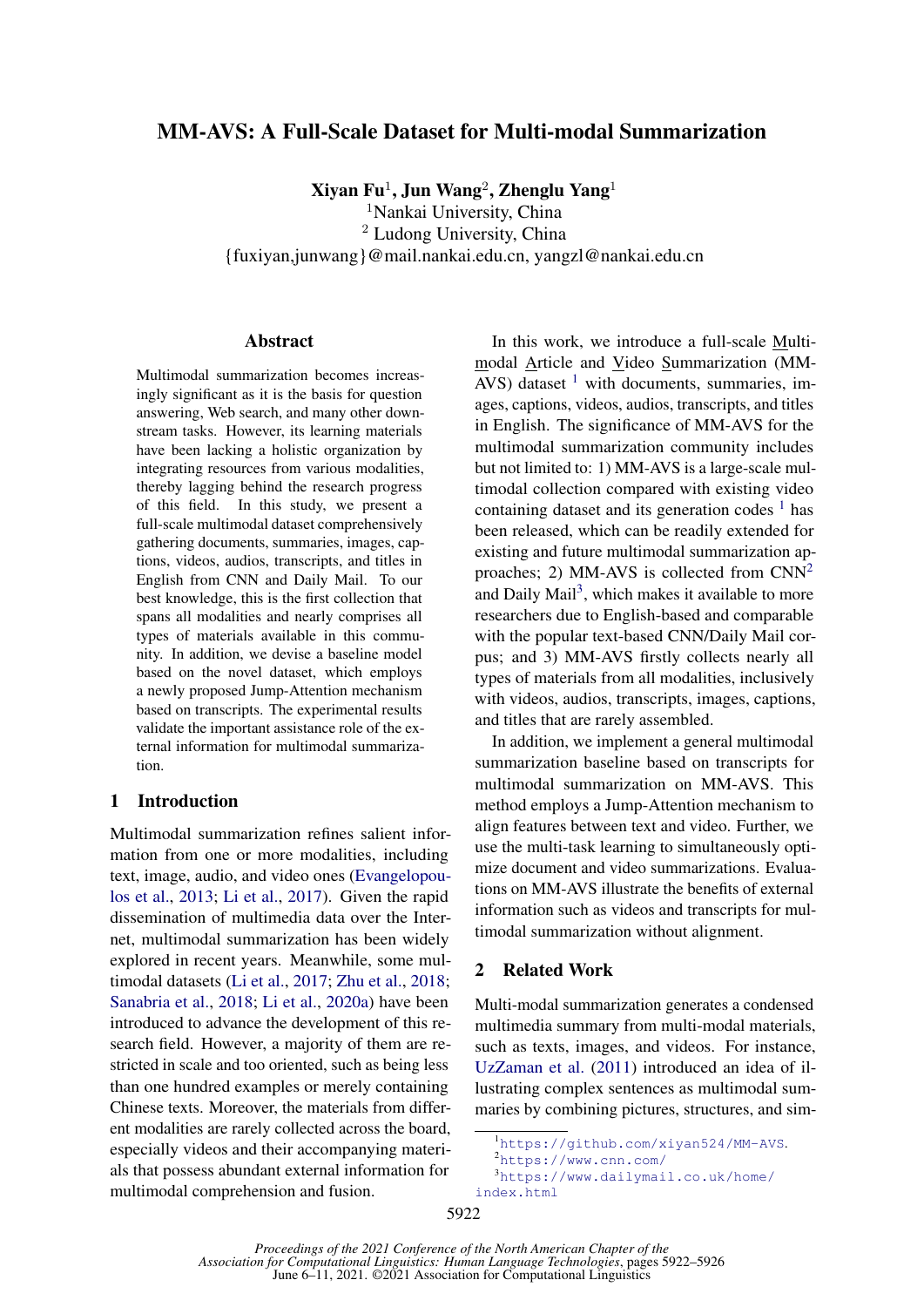<span id="page-1-0"></span>

| <b>Dataset</b>                     | Doc. | Summary |           | Image |         | Video |              |             | Title |
|------------------------------------|------|---------|-----------|-------|---------|-------|--------------|-------------|-------|
|                                    |      | Abs.Sum | Ext.Label | Image | Caption |       | Video Audio* | Transcript* |       |
| $MSMO$ (Zhu et al., 2018)          |      |         |           |       |         |       |              |             |       |
| MMSS (Li et al., 2018)             |      |         |           |       |         |       |              |             |       |
| E-DailyMail (Chen and Zhuge, 2018) |      |         |           |       |         |       |              |             |       |
| EC-product (Li et al., 2020a)      |      |         |           |       |         |       |              |             |       |
| MMS (Li et al., 2017)              |      |         |           |       |         |       |              |             |       |
| How2 (Sanabria et al., 2018)       |      |         |           |       |         |       |              |             |       |
| <b>MM-AVS</b>                      |      |         |           |       |         |       |              |             |       |

Table 1: Comparisons of multimodal corpus. (\* means that the audio or transcript is separated from video.)

plified compressed texts. [Libovicky et al.](#page-4-8)  $(2018)$ and [Palaskar et al.](#page-4-9) [\(2019\)](#page-4-9) studied abstractive text summarization for open-domain videos. [Li et al.](#page-4-1) [\(2017\)](#page-4-1) constructed MMS dataset and developed an extractive multi-modal summarization method that automatically generated a textual summary based on a topic-related set of documents, images, audios, and videos. [Zhu et al.](#page-4-2) [\(2018,](#page-4-2) [2020\)](#page-4-10) combined image selection and output to alleviate the modality bias based on the MSMO dataset. [Chen](#page-4-7) [and Zhuge](#page-4-7) [\(2018\)](#page-4-7) extended Daily Mail with images and captions to E-Daily Mail dataset and employed a hierarchical encoder-decoder model to align sentences and images. Recently, an aspectaware model and a large-scale Chinese e-commerce product summarization dataset EC-product were introduced to incorporate visual information for e-commerce product summaries [\(Li et al.,](#page-4-4) [2020a\)](#page-4-4).

The above mentioned datasets are rarely constructed comprehensively, which ignore the abundant visual information underlying in videos. The only video-containing work is restricted in scale, which hampers its use for deep-learning based methods. In this study, we will build a full-scale multimodal dataset to address these issues.

# 3 MM-AVS Dataset

To facilitate a straightforward comparison for the multimodal summarization approaches with the text-based ones, MM-AVS extends CNN/DM collections to multimodalities. Each example of MM-AVS contains a document accompanying with multi-sentence summary, title, images, captions, videos, and their corresponding audios and transcripts.

#### 3.1 Dataset comparison

Table [1](#page-1-0) compares MM-AVS with the representative multimodal summarization benchmarks. MM-AVS contains documents and abstractive summaries as most of the benchmarks including, while it ex-

<span id="page-1-1"></span>

|                                | Daily Mail | <b>CNN</b> |
|--------------------------------|------------|------------|
| Avg. Num. Articles             | 1970       | 203        |
| Avg. Num. Tokens in Article    | 657.87     | 951.07     |
| Avg. Num. Tokens in Sentence   | 33.42      | 29.84      |
| Avg. Num. Tokens in Summary    | 59.63      | 29.73      |
| Avg. Len. Video                | 81.96      | 368.19     |
| Avg. Num. Images in Video      | 91.60      | 125.50     |
| Avg. Num. Tokens in Transcript | 83.74      | 116.76     |

Table 2: Corpus statistics of MM-AVS dataset. Each article is paired with a video.

tends visual information that most existing benchmarks ignore (such as MSMO[\(Zhu et al.,](#page-4-2) [2018\)](#page-4-2), MMSS[\(Li et al.,](#page-4-6) [2018\)](#page-4-6), E-DailyMail[\(Chen and](#page-4-7) [Zhuge,](#page-4-7) [2018\)](#page-4-7), and EC-product[\(Li et al.,](#page-4-11) [2020b\)](#page-4-11)). MMS[\(Li et al.,](#page-4-1) [2017\)](#page-4-1) and How2[\(Sanabria et al.,](#page-4-3) [2018\)](#page-4-3) also take videos into account; however, MMS only contains 50 examples that are too limited for deep learning and How2 excludes documents, which are the most critical materials for summarization. MM-AVS also keeps image captions for deep descriptions of images as well as document titles for the topic extraction. Further, MM-AVS contains extractive labels for training convenience. In the manner of providing abundant multimodal information, MM-AVS is applicable for existing and future multimodal research in different learning tasks.

#### 3.2 Dataset construction

The concrete statistics of MM-AVS are shown in Table  $2<sup>4</sup>$  $2<sup>4</sup>$  $2<sup>4</sup>$  $2<sup>4</sup>$ , incorporating textual and visual modules: Textual module. Following [\(Nallapati et al.,](#page-4-12) [2016\)](#page-4-12), we have crawled all the summary bullets of each story in the original order to obtain a multisentence reference, where each bullet is treated as a sentence. Given that the reference is an abstractive summary written by humans, we construct the label of each sentence as [\(Nallapati et al.,](#page-4-13) [2017\)](#page-4-13) does.

<span id="page-1-2"></span><sup>&</sup>lt;sup>4</sup>The data scale is determined by its accompanied videos, considering this modality is more space-consuming. The data acquirability code in the project github mentioned above can be used for extension.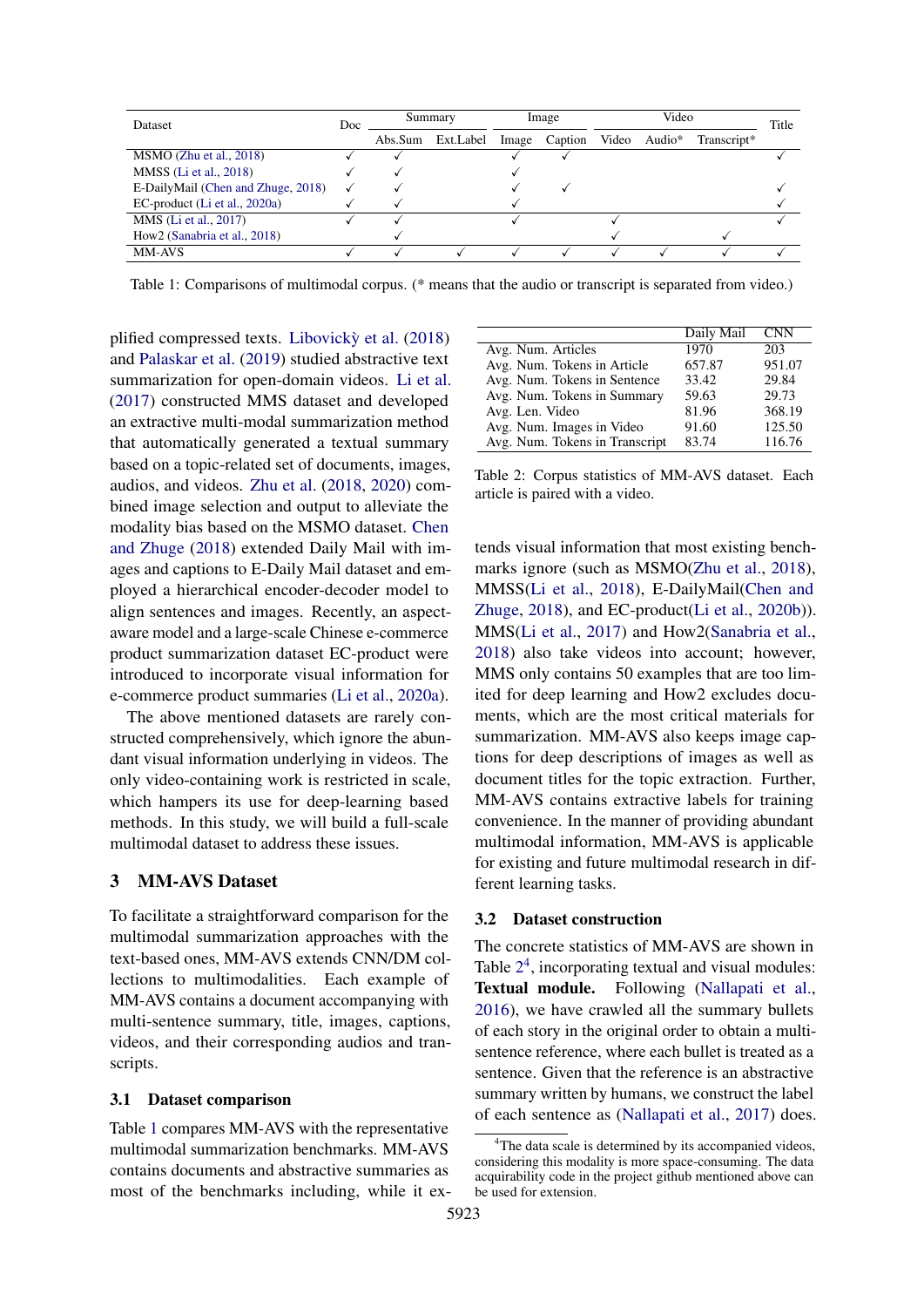

Figure 1: M2SM utilizes multi-modal information for sentence and image extractions in summarization. The probability of the mismatched pair solely calculated based on the single modality is improved with the assistance of multimodalities.

Sentences in the document are selected to maximize the ROUGE [\(Lin,](#page-4-14) [2004\)](#page-4-14) score with respect to the gold summary by a greedy approach. As for the document and title, we keep their original formats as shown in the websites.

Visual module. To enrich visual information for multimodal summarization, we collect images and videos for each example. Image caption is preserved to assist further explorations such as feature extraction and alignment to documents. Given long videos, we separate the audios and extract the tran-scripts<sup>[5](#page-2-0)</sup> to alleviate the pre-process pressure for large-scale or online learning.

#### 4 Summarization Method: M<sup>2</sup>SM

### 4.1 Feature Extraction

We utilize the hierarchical bi-directional long short term memory (BiLSTM) [\(Nallapati et al.,](#page-4-13) [2017\)](#page-4-13) based on word and sentence levels to read tokens and induce a representation for each sentence denoted as  $s_i$ . Each sentence in a transcript is denoted as  $t_i$ . In terms of videos, we employ ResNet [\(He](#page-4-15) [et al.,](#page-4-15) [2016\)](#page-4-15) for feature extraction and BiLSTM to model the sequential pattern in video frames. Each image is represented as  $m_k$ .

### 4.2 Feature Alignment-Jump Attention

Given that the transcript extracted from a video shares the same modality with a document and accurately aligns with a video, we take it as a bridge to deepen the relationship between two modalities. We apply the jump attention based on transcripts to assist modality alignment, which focuses on transcripts to video images and then on documents to

transcript attention context. The video-aware context  $cd2v_i$  is denoted as

$$
cd2v_i = \sum_{j=1}^{NT} \sum_{k=1}^{NM} b_i^j d_j^k m_k,
$$
 (1)

where  $NT$  and  $NM$  are the lengths of transcripts and image frames.  $b_i^j$  $a_i^j$  and  $d_j^k$  are the attention weights and can be calculated as follows (taking  $d_j^k$  for illustration):

$$
d_j^k = \sigma(V^T(q_j \odot r_k + q_j + r_k)), \qquad (2)
$$

where V is the training parameter,  $q_i$  and  $r_k$  are the feature mappings of each modality that are calculated as  $q_i = tanh(W_m m_k + b_m)$  and  $r_k =$  $tanh(W_t t_i + b_t)$ . The jump attention can be reversed to obtain an article context vector for video summarization.

### 4.3 Feature Fusion

Given that modalities may be not accurately aligned, we employ late+ fusion by fusing unimodal decisions. Inspired by [\(Liu et al.,](#page-4-16) [2018\)](#page-4-16), we induce noise filters to eliminate noises as  $F(W_s f(s_i), W_c g(c d2v_i))$ , where the filters  $W_s$ and  $W_c$  are calculated as follows:

$$
W_s = [1 - g(cd2v_i)]^{\beta}, W_c = [1 - f(s_i)]^{\beta}, (3)
$$

where  $\beta$  is a smoothed coefficient for penalty intensity, and  $f(\cdot), g(\cdot)$ , and  $F(\cdot)$  are feedforward networks.

#### 4.4 Multi-task Training

We employ the multi-task training to enhance summarization. The loss function is the weight mix of

<span id="page-2-0"></span><sup>&</sup>lt;sup>5</sup>We use IBM Watson Speech for the text service [https://www.ibm.com/watson/services/](https://www.ibm.com/watson/services/speech-to-text/.) [speech-to-text/.](https://www.ibm.com/watson/services/speech-to-text/.)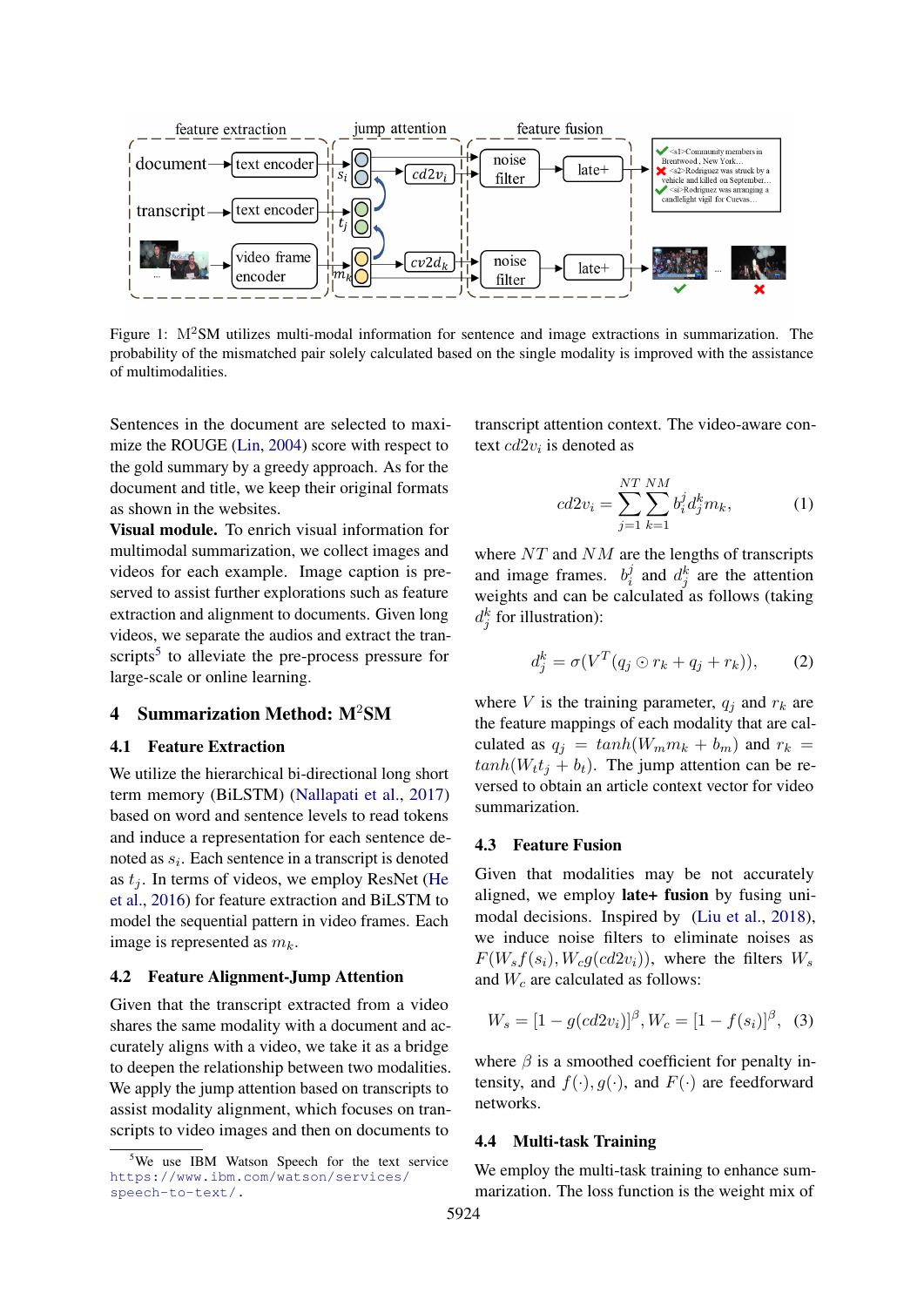<span id="page-3-0"></span>

|               | $R-1$ | $R-2$             | $R-I.$ |
|---------------|-------|-------------------|--------|
| text-only     | 39.11 | 16.42 28.56       |        |
| +video frames | 40.86 | 17.48 30.23       |        |
| +transcripts  |       | 41.26 17.95 30.98 |        |

Table 3: Summarizations based on the materials of documents, videos, and transcripts.

<span id="page-3-1"></span>

|           |                           | $R-1$            | $R-2$ $R-I$ . |  |
|-----------|---------------------------|------------------|---------------|--|
| document  | CNN -                     | 25.29 5.70 11.11 |               |  |
|           | Daily Mail 8.78 2.15 5.45 |                  |               |  |
| reference | CNN -                     | 9.67             | 1.93 6.23     |  |
|           | Daily Mail 6.02           |                  | 0.84 4.18     |  |

Table 4: Word overlap statistics of video transcripts with documents and references.

each task loss as follows:

$$
\mathcal{L} = \alpha_{ts} \mathcal{L}_{ts} + \alpha_{vs} (R_{\text{div}} + R_{\text{rep}}),
$$
  

$$
\mathcal{L}_{ts} = -\frac{1}{NS} \sum_{n=1}^{NS} \left[ y_n \log \hat{y}_n + (1 - y_n) \log (1 - \hat{y}_n) \right],
$$
  
(4)

where  $\mathcal{L}_{ts}$  is the training loss for extractive summarization,  $y_n$  and  $\hat{y}_n$  represent the true and predicted labels, and  $\alpha_{ts}$  and  $\alpha_{vs}$  are balance parameters. Following [\(Zhou et al.,](#page-4-17) [2018\)](#page-4-17), we use unsupervised learning by reinforcement learning methods for video summarization whose loss can be separated into the diversity reward  $R_{div}$  (measuring frames dissimilarity) and the representativeness reward  $R_{rep}$  (measuring similarity between summary and video) as follows:

$$
R_{\text{div}} = \frac{1}{|\mathcal{M}|(|\mathcal{M}| - 1)} \sum_{j \in \mathcal{M}} \sum_{j' \in \mathcal{M}, j' \neq j} d(m_j, m_{j'}) ,
$$
  

$$
R_{\text{rep}} = \exp\left(-\frac{1}{NM} \sum_{j=1}^{NM} \min_{j' \in \mathcal{M}} ||m_j - m_{j'}||_2\right),
$$
(5)

where  $M$  is the set of the selected video frames and  $d(\cdot)$  is the dissimilarity function.

### 5 Experiments

We conduct experiments on the MM-AVS dataset and evaluate the performance by ROUGE [\(Lin,](#page-4-14) [2004\)](#page-4-14). R-1, R-2, and R-L respectively represent ROUGE-1, ROUGE-2, and ROUGE-L F1-scores, which are widely used to calculate the n-grams overlapping between decoded summaries and references.

<span id="page-3-2"></span>

|                | Inform | -Satis |
|----------------|--------|--------|
| document       | 3.65   | 3.76   |
| video          | 2.73   | 2.78   |
| document+video | 3.87   | 4.30   |

Table 5: Manual summary quality evaluation.

#### <span id="page-3-3"></span>5.1 Assistance of External Information

Videos, audios, or transcripts are less concerned than documents and images, as revealed in Table [1.](#page-1-0) Accordingly, the multimodal corpus assembling all of them has been absent so far, till MM-AVS is built in this study. To verify the importance of these materials for multimodal summarization, we test a text-only baseline and its two extensions. As for the baseline, we construct a hierarchical framework that concentrates on word and sentence levels with a feedforward classification layer. Its two extensions respectively take videos and transcripts for additional considerations.

As shown in Table [3,](#page-3-0) both videos and transcripts can contribute to improving multimodal summarizaions by fusing documents. This validates that the external information complementary for texts can facilitate capturing the core ideas of documents and inducing high-quality summaries.

#### 5.2 Analysis of Transcript

To further investigate the nature of transcripts, we compare them with documents and references. As shown in Table [4,](#page-3-1) the video transcripts in MM-AVS are distinct from documents with low overlaps, indicating that they are not repeating documents but provide useful assistant information. While Table [4](#page-3-1) also illustrates that the transcripts are lowly correlated with references, suggesting that transcripts can assist summary generation but are not enough for the final excellent summaries.

#### 5.3 Manual Evaluation

The *document*, *video*, and *document with video* summarization results on 200 groups of MM-AVS examples are scored by five computer science graduates in terms of their informativeness (Inform) and satisfaction (Satis). Each summary is scored from 1 to 5, where a higher score denotes more informative or satisfied, and we record the average scores in Table [5.](#page-3-2) It shows that the summaries induced via *documents and videos* are more close to human comprehensions, which is in accord with the observations in Section [5.1,](#page-3-3) verifying the importance of